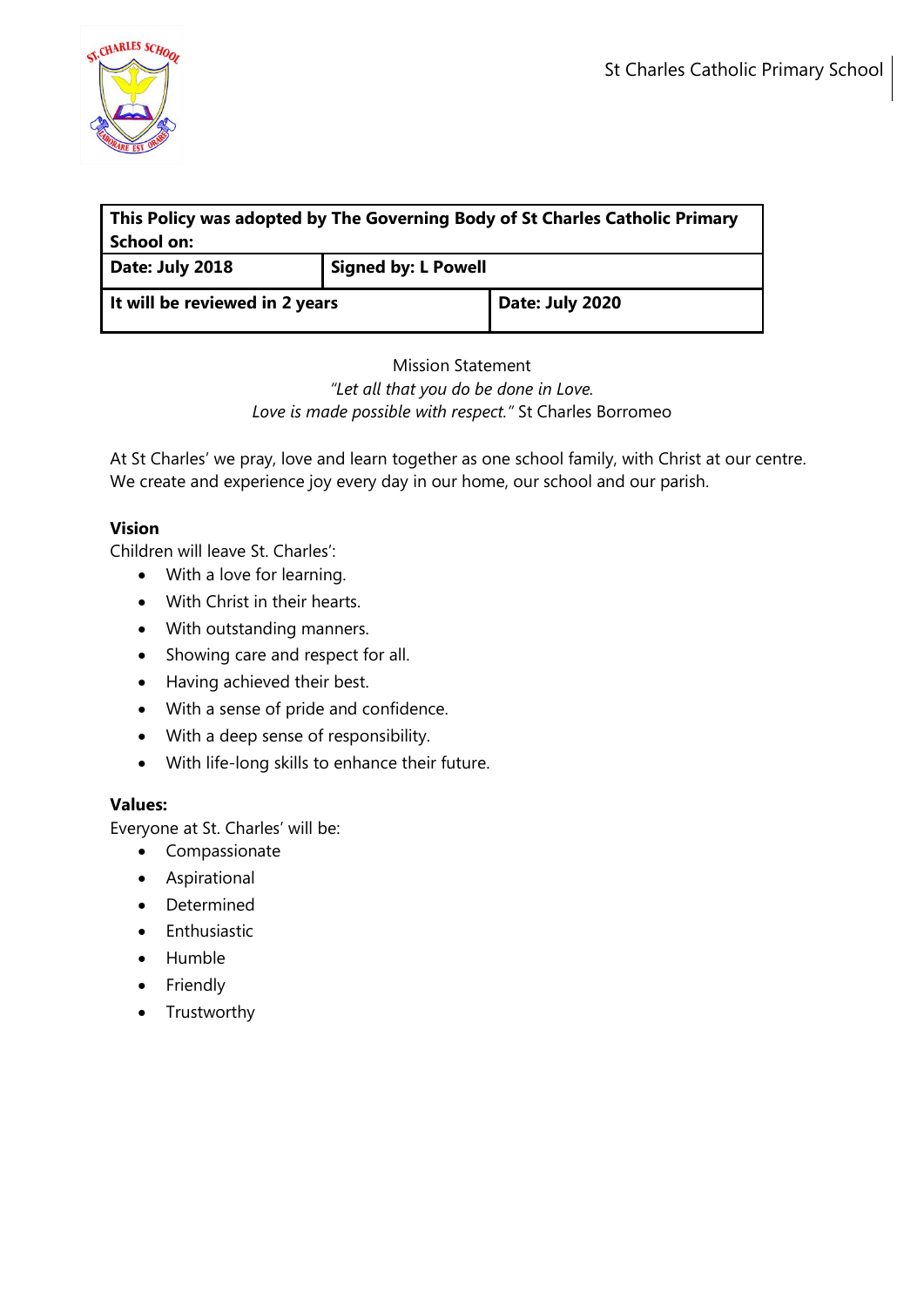#### **Rationale of Religious Education**

- Religious Education is central to the educative mission of the Church. 'At the heart of Catholic education lies the Christian vision of the human person. This *vision is expressed and explored in Religious Education.' <sup>1</sup>*
- Religious Education is 'the core of the core curriculum.' *'Therefore Religious Education is never simply one subject among many, but the foundation of the entire educational process. The beliefs and values studied in Catholic religious education inspire and draw together every aspect of the life of a Catholic school….. All pupils have the right to receive an overall education which will enable them, in the light of the faith of the Church, to engage with the deepest questions of life and find reasons for the hope which is within them. Religious Education is, then, the core subject in a Catholic school.'<sup>1</sup>*
- Religious Education is the systematic study of the teaching of the Church and the mystery of Christ and is a rigorous academic subject in its own right. *Religious Education is regarded as an academic discipline with the same systematic demands and the same rigour as other disciplines.* <sup>2</sup> As such it is to be taught, developed and resourced with the same commitment as any other subject. *"Excellence in religious education, then, will be characterised by a clarity of succinct religious learning objectives and of key content, by appropriate methodologies, rigour, richness of resources, achievement of identified outcomes and accurate methods of assessment. Classroom RE will be a challenging educational engagement between the pupil, the teacher and the authentic subject material."* <sup>3</sup>
- The outcome of Classroom Religious Education is: *"religiously literate and engaged young people who have the knowledge, understanding and skills – appropriate to their age and capacity – to reflect spiritually, and think ethically and theologically, and who are aware of the demands of religious commitment in everyday life"*. 4
- Whilst evangelisation and catechesis are happening in our school for some pupils, the specific contribution Religious Education makes to the Catholic Life of the school is primarily educational and will be planned, taught, assessed and monitored with the same rigour as other curriculum subjects.

 $\overline{a}$ 

<sup>1</sup> Religious Education in Catholic Schools, Bishops' Conference of England and Wales, 2000, para 4

<sup>&</sup>lt;sup>2</sup> Religious Education Curriculum Directory, Department of Catholic Education and Formation, Bishops' Conference of England and Wales, 2012, p.3

<sup>&</sup>lt;sup>3</sup> Religious Education in Catholic Schools, Bishops' Conference of England and Wales, 2000, para 7

<sup>&</sup>lt;sup>4</sup> Religious Education Curriculum Directory, Department of Catholic Education and Formation, Bishops' Conference of England and Wales, 2012, p.6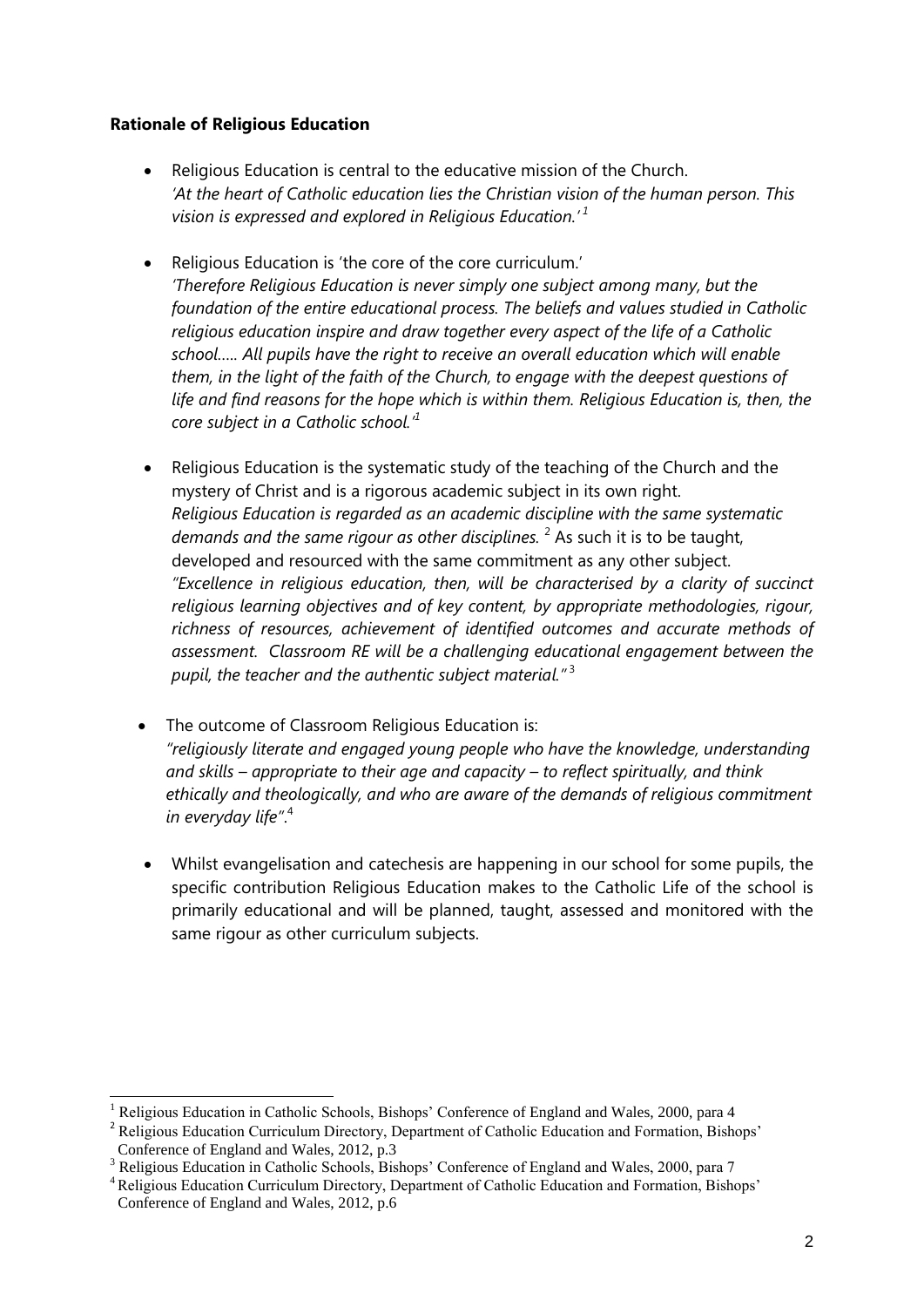### **The Aims of Religious Education as stated in the RE Curriculum Directory are:**

- To present engagingly a comprehensive content which is the basis of knowledge and understanding of the Catholic faith;
- To enable pupils continually to deepen their religious and theological understanding and be able to communicate this effectively;
- To present an authentic vision of the Church's moral and social teaching so that pupils can make a critique of the underlying trends in contemporary culture and society;
- To raise pupils' awareness of the faith and traditions of other religious communities in order to respect and understand them;
- To develop the critical faculties of pupils so that they can relate their Catholic faith to daily life;
- To stimulate pupils' imagination and provoke a desire for personal meaning as revealed in the truth of the Catholic faith;
- To enable pupils to relate the knowledge gained through Religious Education to their understanding of other subjects in the curriculum;
- To bring clarity to the relationship between faith and life, and between faith and culture<sup>5</sup>

The aims and objectives of Religious Education at St Charles' Catholic Primary are to engage in the comprehensive study of:

- The mystery of God
- The life and teachings of Jesus Christ
- The teachings of the church
- The central beliefs that catholics hold and the basis for them
- The relationship between faith and life

We will do this in a manner which encourages investigation and reflection by pupils, develops appropriate skills and attitudes and promotes free, informed and full responses to God's call in everyday life.

In recognition of the fact that the children in our school come from a range of faith backgrounds and abilities, and that there is a range of stages of development even amongst children of the same age, our planning and teaching will take this into consideration.

The desired outcome of our teaching in religious education is that the children will have the knowledge, understanding and skills appropriate to their age and learning capacity, to think spiritually, ethically and theologically and who are aware of the demands and challenges of religious commitment to everyday life.

# **Religious Education - Curriculum Time Allocation**

10% of curriculum time is allocated to Religious Education. This does not include Collective Worship.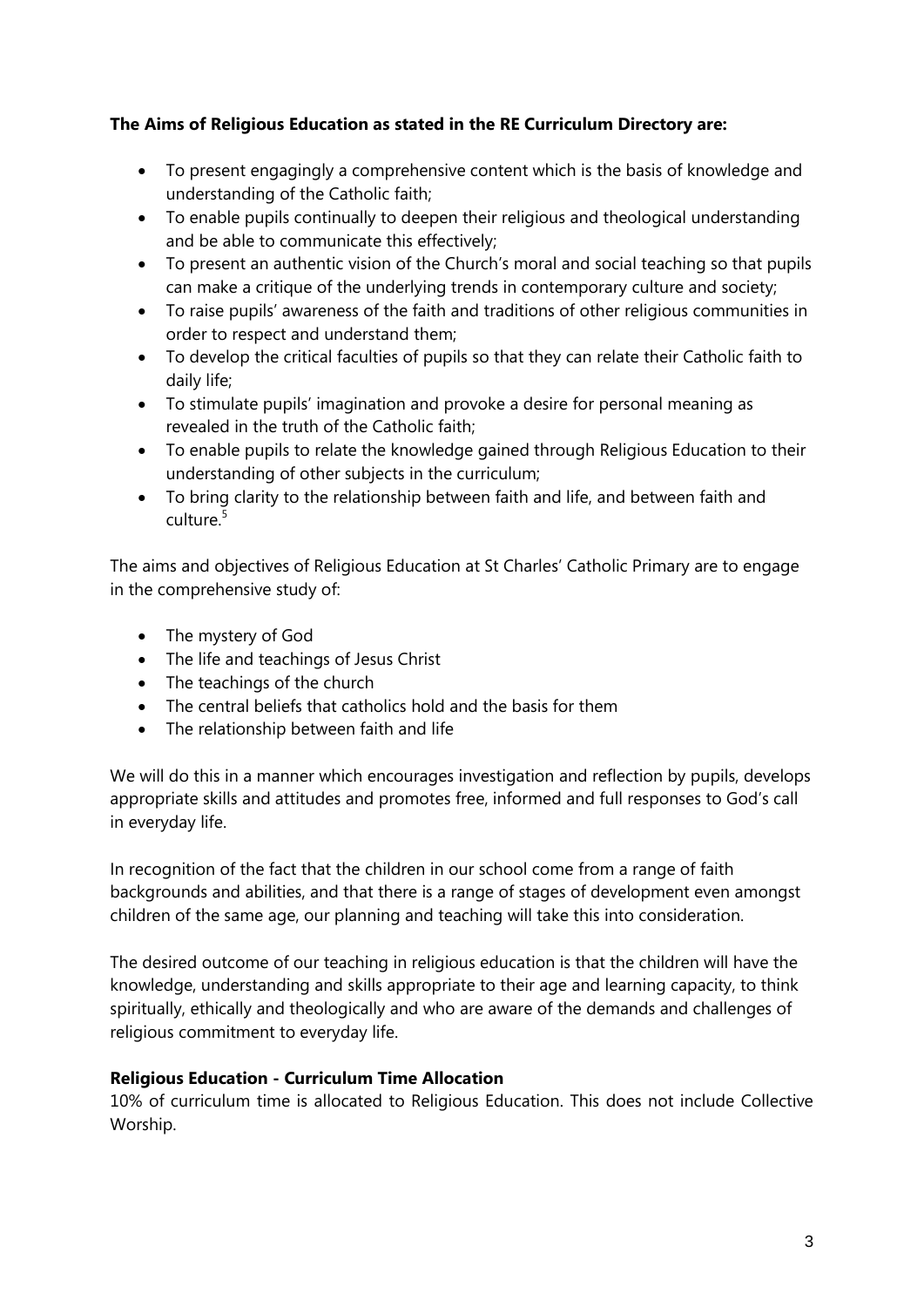#### **3. Religious Education in the Classroom**

The whole curriculum at St Charles' Catholic Primary School is based on the values of the Gospel and because it is seen that all education as reveals something of God, we recognise two main aspects of Religious Education:

- Implicit or unstructured Religious Education opportunities which arise in the course of the school day to lead pupils through curriculum content or through relationships, to a religious understanding of their implications.
- Explicit or curriculum Religious Education planned or timetabled periods of time given to a systematic, comprehensive study of Religious Education. The criteria by which it is judged are educational. As stated, the teaching of Religious Education requires 10% teaching time or, where timetabling varies, the equivalent of this, which is ten hours per topic.

### **4. Programmes of Study**

To fulfil the above aims and objectives (see point 1) and to address the four areas of study outlined in the Religious Education Curriculum Directory – Revelation, Church, Celebration and Life in Christ - the 'Come and See' programme is used as recommended by the Nottingham Diocesan Education Service. 'Come and See' is a Catholic Religious Education Programme for primary school children, which integrates the 'Catechism of the Catholic Church,' the 'Catholic Levels of Attainment,' and the 'New Religious Education Curriculum Directory.'

The Four Areas of Study of the Religious Education Curriculum Directory correspond to the Four Constitutions and the four parts of 'The Catechism of the Catholic Church':

- Revelation finding meaning in life
- Church community of faith
- Sacraments celebration in symbol and ritual
- $\bullet$  Christian Living way of life

 These four areas of study are the foundation of the Come and See' Catholic Religious Education Programme for primary school children.

Central to the Come and See programme are three basic human questions and the three Christian beliefs that are the Church's response in faith: Where do I come from? Life - Creation Who am I? Dignity - Incarnation Why am I here? Purpose - Redemption

These three doctrines express faith in God as Trinity, Creator, Saviour and Spirit, whose love gives life to all (Creation), who makes all holy (Incarnation) and whose purpose is to draw all men and women into one universal family of God (Redemption). In the Catholic Faith, Jesus Christ our Saviour, is the complete revelation of God.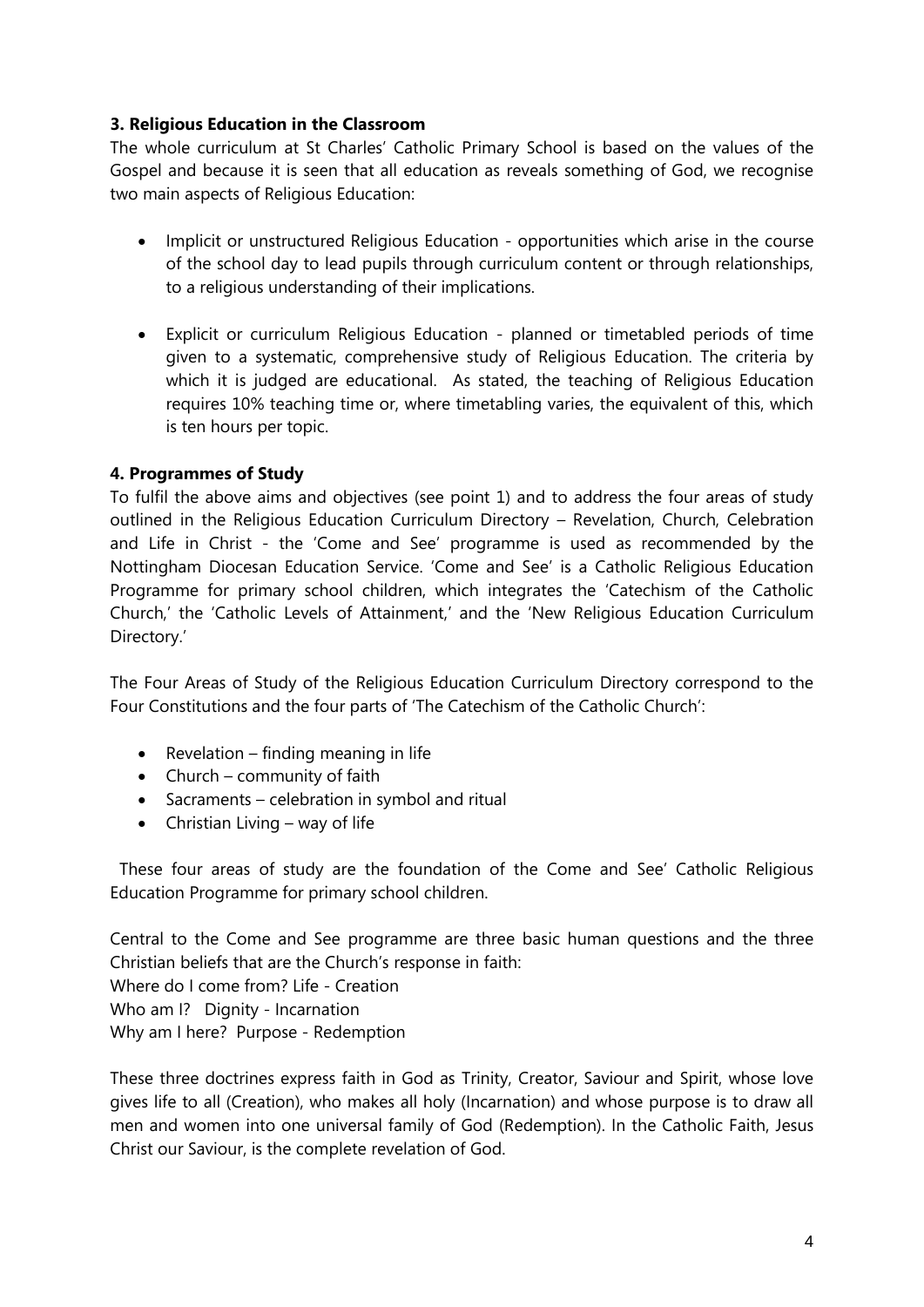### **5. The Process of Teaching**

The structure of the 'Come and See' programme, is guided by the process of Search, Revelation and Response, which is recommended by the Bishops' 'Religious Education Curriculum Directory'.

- Search corresponds to the Explore section of 'Come and See'. By the end of the search stage of each topic pupils will have engaged in exploration of an aspect of life experience and will have a deeper understanding of the significance and value of the events of everyday life and the questions that their experiences raise.
- Revelation corresponds to the Reveal section in the 'Come and See'. By the end of the reveal stage of each topic pupils will have grown in knowledge and understanding of Scripture, the teaching of the Church, prayers, rites, psalms, hymns and other expressions of Christian faith and the lives of outstanding Christians.
- Response corresponds to the Remember and Rejoice sections. By the end of the response stage pupils will have celebrated their learning and will have begun to assimilate insights that will inform their lives.

### **6. Planning**

# **6.1 Long Term Planning**

A whole school approach is adopted for the delivery of 'Come and See', with children in each year group simultaneously exploring each theme through a different topic title. Each year nine themes are covered:

- $\bullet$  three Community of Faith Church themes
- three Celebration in Ritual Sacramental themes
- three Way of Life Christian living themes

Each term a Church, a Sacramental and a Christian Living theme are explored and it is through these that the basic question for each term is considered. (See Appendix 1 p. 17 of the 'Come and See' handbook). Each theme is explored through a different topic in each age group.

There is a rotation of topics in place as 4 out of 5 of our classes are mixed age children. In addition and where relevant, teachers in these classes work with the support of the R.E. Coordinator to decide which topics will be explored during the year. This ensures differentiation and prevents the duplication of the teaching of topics.

#### **6.2 Medium Term Planning**

Termly planning sheets provided by the Diocese are available to teachers to refer to when planning. Medium term planning and short term planning is undertaken in classes by the class teacher. The theme pages, topic overview and the 'Come and See for Yourself' section in each topic in 'Come and See' enable staff to reflect at their own level before beginning work with the children.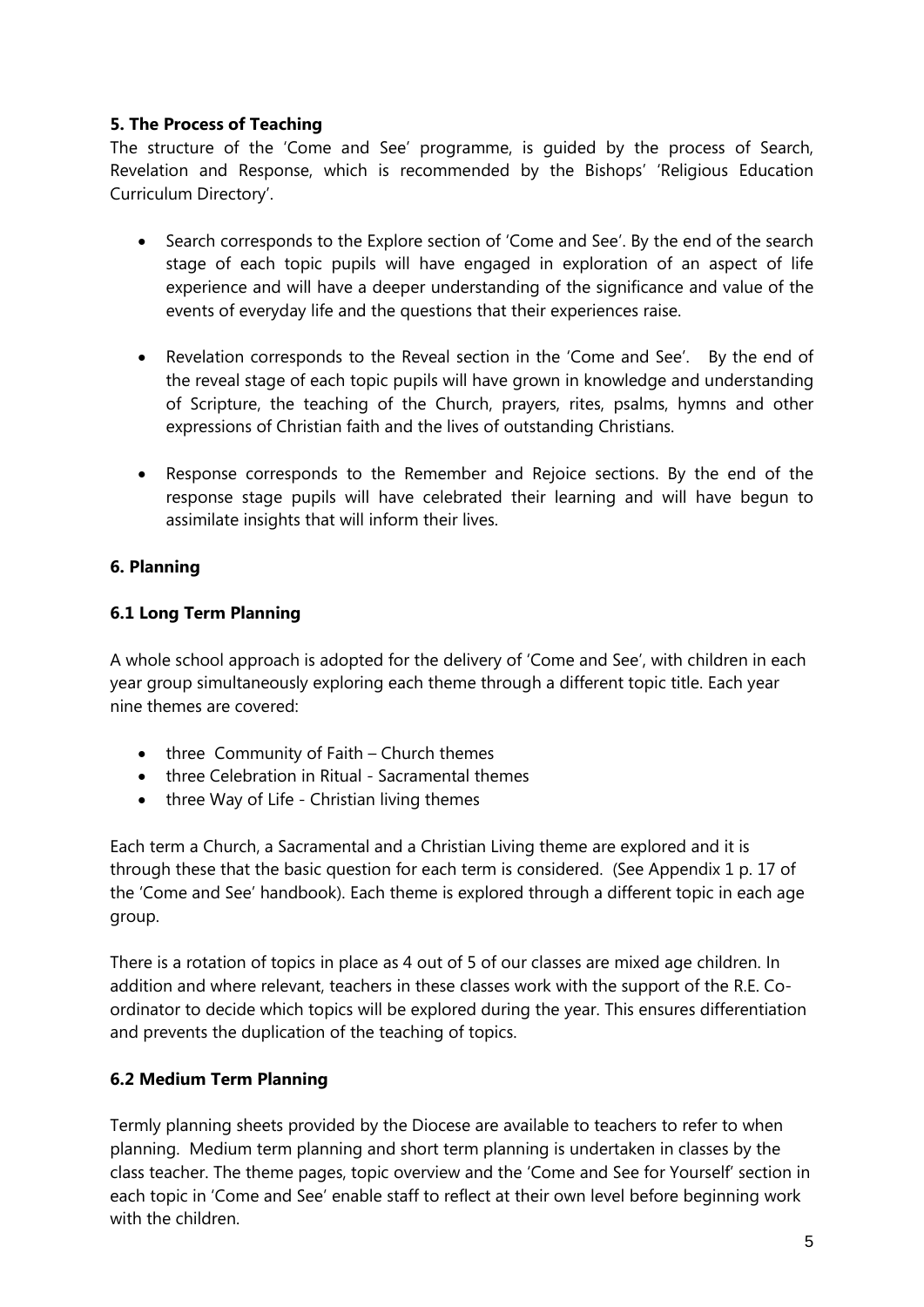# **6.3 'Come and See'**

'Come and See' supports clear planning, differentiation and assessment. It provides:

- clear, achievable religious learning foci.
- a variety of suggested experiences and activities for each learning objective.
- key content, structured so that there is cohesion and progression in what children do and learn.
- appropriate methodologies.
- learning outcomes, clearly stated for each level.
- methods of assessment.

These allow teachers to select what is appropriate for the class or groups of pupils according to their different abilities. The Level Indicators (see Appendix A) for each topic in 'Come and See' are used as a tool for differentiation, assessment, recording and reporting. These are also complemented by the 'I can statements' made available by the diocese, which aid pupil progress and attainment.

### **6.4 Teaching of Major World Faiths**

Other world faiths are taught in accordance with the beliefs of the Church. Children are introduced to the beliefs and practices of people of other faiths so that prejudice and misunderstandings can be overcome at an early age.

We teach Christianity continuously through the scheme 'Come and See'. Our aim is to systematically cover the other five major world faiths: Hinduism, Sikhism, Islam, Judaism and Buddhism. With the exception of Buddhism, these faiths are covered and planned for in the 'Come and See' scheme as part of the 'other religions' resources. The teaching of other world faiths will be incorporated in the whole school topic map in order to ensure that teaching and learning about these faiths takes place. This will happen as part of the planned 'other faiths week' each term and during other theme weeks in the school calendar.

Teachers may prefer to link the teaching of these faiths more closely to their topics and may choose do this in the relevant year if appropriate.

# **Assessment, Monitoring, Recording and Reporting**

- Assessment of standards is carried out according to Diocesan guidelines using the criteria set out in Levels of Attainment in RE agreed by Bishops' Conference.
- Each teacher keeps a class record of assessed work and records of pupils' progress.
- RE Coordinator keeps a portfolio of assessed and agreed pieces of levelled work
- Regular in house moderation meeting is held every term.
- Examples from the school portfolio of assessed samples of work are presented for Diocesan Moderation at RE Coordinators' Moderation meetings in the summer term, and other moderation meetings held throughout the year
- Pupils are sublevelled at the end of each term and this information is used to ensure progress and achievement is recorded and tracked each term by SLT
- Progress and achievement in Religious Education is reported to parents/carers in a written report at the end of each academic year.